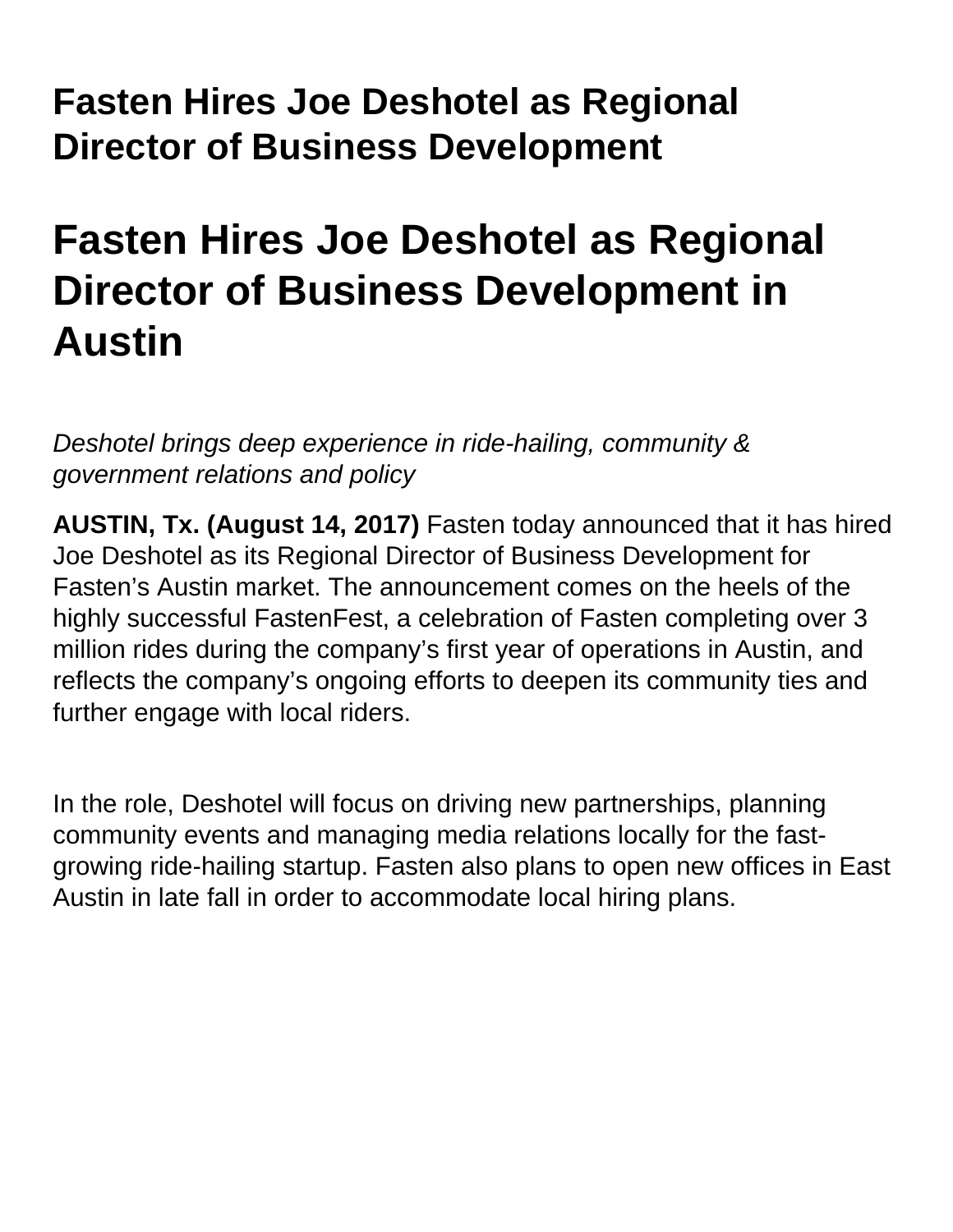"Community engagement is a top priority for us as we continue to grow our presence in Austin," said Kirill Evdakov, co-founder and CEO of Fasten. "Joe is deeply ingrained in the community, cares tremendously about the city and its development, and is the ideal person to help propel our business in Austin to the next level— and to make our commitment to the local community clear."

Most recently, Deshotel served as the Director of Community Engagement for Ride Austin where he led the charge on PR, marketing, and forging partnerships with some of the biggest events and brands in the City of Austin. He has also served as Communications Director for the Travis County Democratic Party, Political Director for former Austin Mayor Lee Leffingwell, and as Executive Director for the Jefferson County Democratic Party. Deshotel has also sat on several industry panels, including SXSW and the National Shared Mobility Summit. He holds a BS in Political Science and History from Lamar University.

"Fasten's community-minded approach, driver-friendly reputation, and diverse staff are just a few of the reasons I'm so excited about joining the team," said Deshotel. "I'm looking forward to building on the brand's great foundation and the loyal community of riders that has been established here— and as we grow into a global ride-hailing brand, showing the rest of the world Austin is where change begins."

Just last week, Fasten also launched the ride-hailing industry's first rewards program - Fasten Karma. After completing 10 trips, riders automatically get \$5 deducted from the bill on their next trip. No blackout dates, no sunset provisions, no fine print, no restrictions.